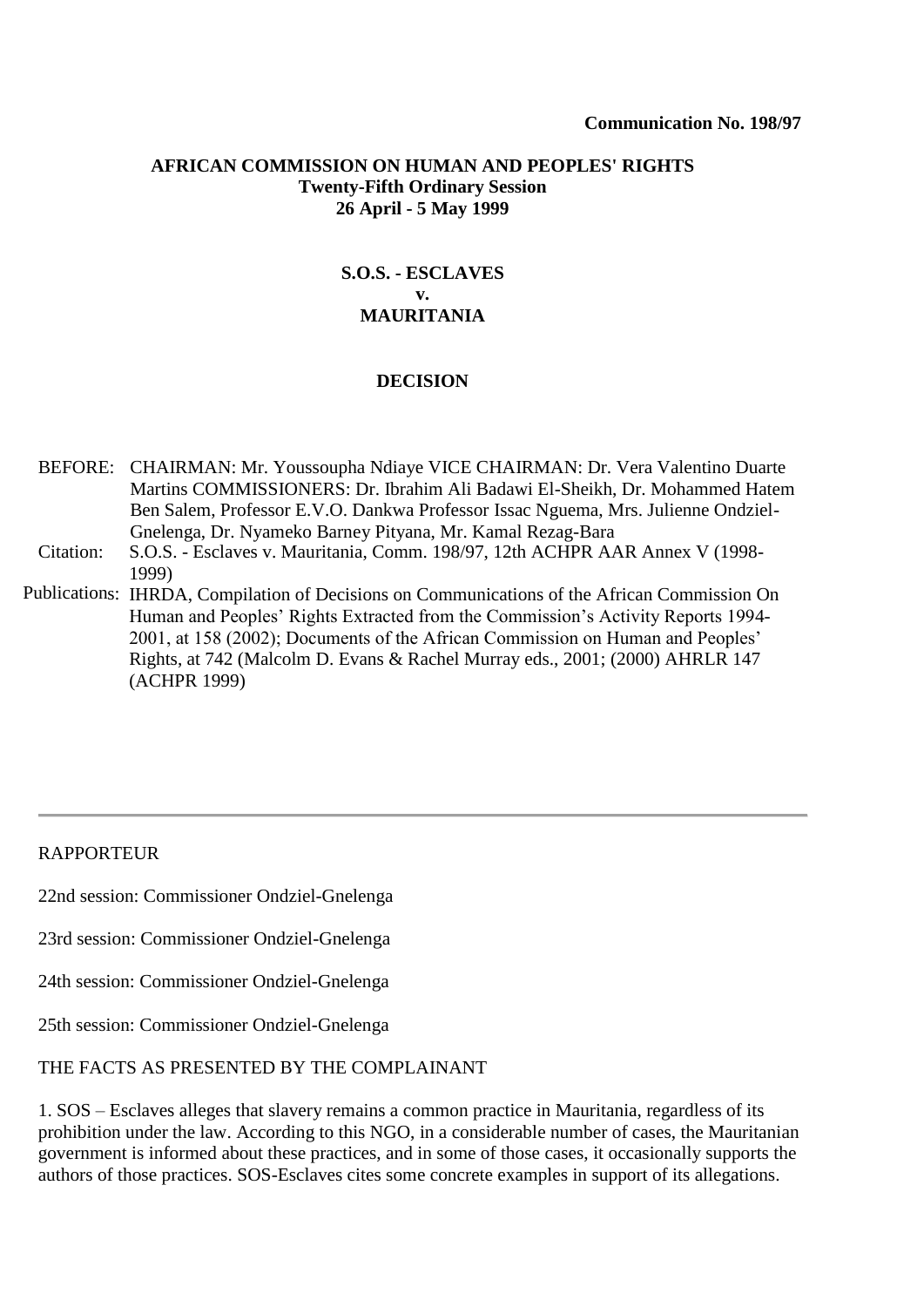2. In its report of March 1996, SOS-Esclaves provides the following illustrations: ten Mauritanian adults sold and bought as slaves (M'barka mint Said, Temrazguint mint M'Barek, Nema mint Ramdane, Aïchana mint Abeid Boïlil, Mbarka mint Meriéme, Zgheilina, Bakary, Abeid, Aïcha mint Soélim, Kneïba); children from four families enslaved by the masters of their parents (the daughter of M'barka mint Meriéme, the five children of Aïchana mint abeid Boïlil, the daughter of Messaoud ould jiddou, and the two sons of Fatma mint Mama); four other children sold as slaves (Baba ould Samba, Houssein, Mohamed Ould Maoulould, Sidi ould Matallah); two Mauritanian women married to their masters against their will (Aïchetou mint M'Boyrik and Temrazguint mint M'Bareck); finally, six Maritanians and their families dispossessed of their ancestral property by the masters of their parents, following the death of the latter (Mohamed ould Bilal, Oum El Hella mint Bilal, Bah ould Rabahl, Biram ould Abd Elbarka and M'Boyrik would Maouloud).

3. SOS – Esclaves requested the Mauritanian government to carry out investigations into these acts and to take necessary measures for their eradication. However, its request was never followed up.

### COMPLAINT

4. The communication alleges violation of articles 2, 3, 4, 5, 6, 7, 9, 11 and 15 of the African Charter.

### PROCEDURE

5. The communication is dated 11 April 1997 and was received by the Commission meeting at its 21st Ordinary Session, which was seized of the matter.

6. On 7 July 1997, a letter of notification was addressed to the Mauritanian government informing it of the content of the communication and requesting it to give its reaction.

7. On 7 July 1997, a letter was sent to the complainant acknowledging receipt of the complaint.

8. At the 22nd ordinary session held from 2 – 11 November 1997, the Commission decided to defer action on all communications submitted against Mauritania until the 23rd session. This was due to the fact that it was still awaiting the reaction of the government to the mission report that had been given to it during the 21st session.

9. At the 23rd session, the Commission determined that some of the information contained in the report submitted in conjunction with the communication did not help it to establish conclusively whether internal remedies had been exhausted. In particular, the Commission emphasised that SOS – Esclaves should supply copies of all judicial decisions on all the cases that it brings up in its report, and to point out those cases that were still pending before Mauritanian jurisdictions. This would enable it to decide on a firm basis of knowledge as the admissibility of the communication.

10. On 25 April 1998, a copy of the communication and the letters requesting additional information on internal procedure were given to the Mauritanian representative at the 23rd session.

11. On 19 August 1998, correspondence was dispatched to the complainant communicating the Commission's position to it.

12. At its 24th ordinary session, the Commission deferred consideration of the this communication to the following session.